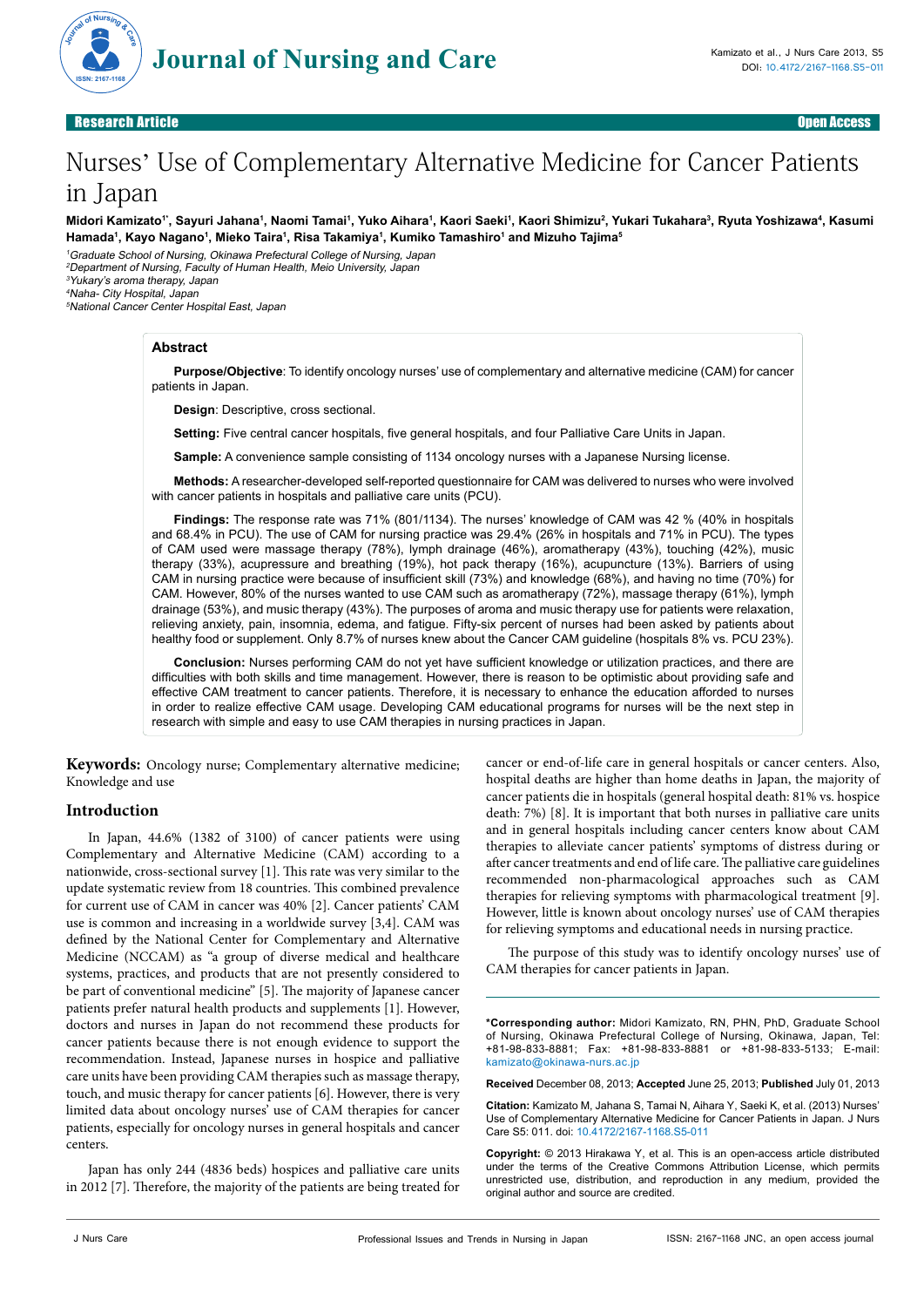**Citation:** Kamizato M, Jahana S, Tamai N, Aihara Y, Saeki K, et al. (2013) Nurses' Use of Complementary Alternative Medicine for Cancer Patients in Japan. J Nurs Care S5: 011. doi: 10.4172/2167-1168.S5-011

## Page 2 of 5

# **Methods**

This study design was a descriptive, cross-sectional survey using a self-administered questionnaire. Participants were oncology nurses who were employed at 5 central cancer hospitals (range of beds: 236- 604), 5 general hospitals (range of beds: 40-350), and 4 palliative care units (range of beds: 12 -19) in two regions of Japan. One region was the Kanto district area that was in main land of Japan and, other area was the Southern Island of Okinawa. Ethical approval was obtained from the university and each hospital.

The researchers contacted the nursing director at each medical facility directly by phone, explaining the study's research intentions and securing consent for questionnaire survey implementation. Questionnaire forms were then sent to nursing directors, who then distributed them to nurses working in general cancer wards or cancer patient-specific care wards. There were no specifications of thoroughness or completeness in the surveys, and participants were allowed to respond freely. To address privacy concerns, surveys were written anonymously and a postal envelope accompanied each survey. Upon completion, participants placed their survey in the envelope and dropped them in a locked box. One collection box was placed at each medical facility for an average of two weeks to allow participants to respond. Recovery of surveys was either completed by a nursing director who sent them to a researcher (postage costs borne by the researcher) or a direct pick-up by the researcher. All surveys were performed under written consent, between October and November, 2011.

As the application of CAM is susceptible to cultural influences; both preceding CAM literature and the opinions of specialists in the field provided references to create the contents of the survey. The aspects of the CAM adopted in this study, based on interviews with nurses involved in treating cancer patients and previous research results, are commonly used throughout clinical settings in Japan, or highly likely to be used. After creating the survey, it was given to 12 nurses (not from the sample) who have had experience treating cancer patients. The survey content was altered based on their opinions, thereby helping ensure reliability and validity. The survey was printed on four sheets of paper, with reference materials at the end.

## **Demographic information**

Nurse's demographics such as age, sex, marriage, nursing experience, and oncology nursing experience were obtained by anonymous questionnaires.

# **CAM information**

CAM self-reported knowledge, CAM information source, experience of using CAM in nursing practice and types of CAM used, barriers to using CAM, preferred to use CAM types, needs for study of CAM, effect of aroma massage and music therapy, experience of consultation from patients about supplement, knowledge of CAM's prohibited use during cancer treatment, and knowledge of CAM guidelines. We selected 17 CAM therapies such as aromatherapy, massage, music, touch, and art which might be because of ease of use in a busy clinical setting, ease of learning, and popularity among cancer patients and families for inclusion in the educational intervention at the next step on a research study.

Descriptive statistics (means, standard deviations, percentages) were used to analyze oncology nurses' responses to each question. Data analysis performed on the entirety of the data set, as well as on different subsets, such as general hospitals or palliative care units were analyzed. Differences between the two sets of data were assessed using Chi

## **Results**

#### **Participant characteristics**

The response rate was 71% with 801 questionnaires returned. In this study, 787 (69%) out of 1134 oncology nurses' data were eligible. The participants' characteristics are shown in table 1. The mean age of the nurses was  $36.6 \pm 9.7$  years; 91.6% were female; nursing experience was  $12.5 \pm 9.5$  years; 84.9% were staff nurses; and 75.3% were graduates. There were no significant differences between nurses in general care ward and nurses in palliative care unit regarding marital status and educational background. However, there were significant differences between nurses in general ward between nurses in palliative care unite regarding age  $(35.6 \pm 9.8)$ : n=706 nurses in general hospitals vs.  $39.9 \pm 8.5$ : n=57 nurses in palliative care units, p<.001) and nursing experience (12.3  $\pm$  9.6: n=716 nurses in general hospitals vs. 15.2  $\pm$  8.6: n=56 nurses in palliative care units, p< .02).

#### **CAM self-reported knowledge, CAM information source**

Nurses' CAM knowledge was 42% (n=329), of which, 39.9% (n=290) nurses in general hospitals and 68.4% (n=39) nurses in palliative care units had CAM knowledge. Nurses obtained information on CAM mainly through media, professional journals, books, or magazines (Table 2).

# **CAM experience and types of CAM used in nursing practice**

CAM therapies were used by 29.4% (n=222) of nurses (26.0%:

**Table 1:** Demographic Characteristics.

|                                    |                |                | n=774-780     |
|------------------------------------|----------------|----------------|---------------|
| <b>Demographic Characteristics</b> | Mean $\pm$ SD  | n              | $\frac{0}{0}$ |
| Gender                             |                |                |               |
| Male                               |                | 64             | 8.1           |
| Female                             |                | 716            | 91.6          |
| Age, year                          | $36.6 \pm 9.7$ |                |               |
| Nursing experience, year           | $12.5 \pm 9.5$ |                |               |
| <b>Marriage Status</b>             |                |                |               |
| Married                            |                | 368            | 47.5          |
| Not married                        |                | 406            | 52.5          |
| <b>Primary work settings</b>       |                |                |               |
| Inpatient medical department       |                | 287            | 36.5          |
| Inpatient surgical department      |                | 248            | 31.5          |
| <b>Palliative Care Units</b>       |                | 57             | 7.2           |
| <b>Outpatient Center</b>           |                | 51             | 6.5           |
| Other                              |                | 144            | 18.3          |
| <b>Primary position</b>            |                |                |               |
| Staff nurse                        |                | 660            | 84.9          |
| Head nurse                         |                | 61             | 7.9           |
| Nurse manager                      |                | 48             | 6.2           |
| <b>Certified Nurse</b>             |                | $\overline{7}$ | 0.9           |
| <b>Certified Nurse Specialist</b>  |                | $\mathbf{1}$   | 0.1           |
| <b>Education</b>                   |                |                |               |
| Diploma                            |                | 585            | 75.3          |
| Bachelor                           |                | 127            | 16.3          |
| Associate                          |                | 45             | 5.8           |
| Master                             |                | 14             | 1.8           |
| Other                              |                | 6              | 0.8           |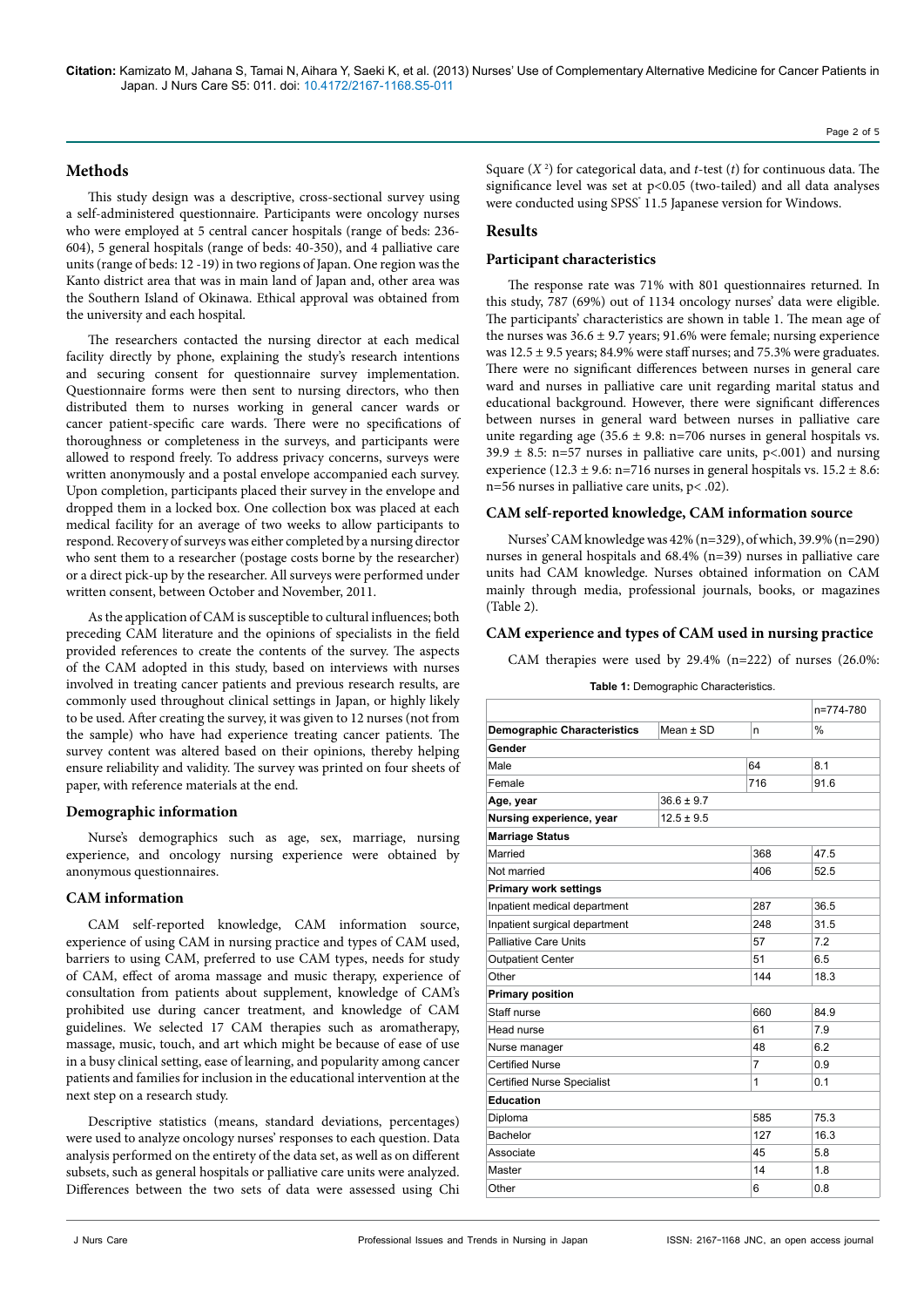## Page 3 of 5

#### **Table 2:** CAM information source.

| <b>Resources for CAM</b> multiple choice (n=329) |     |      |  |
|--------------------------------------------------|-----|------|--|
|                                                  | n   | %    |  |
| Media                                            | 184 | 55.9 |  |
| Professional Journals                            | 138 | 41.9 |  |
| Books or Magazines                               | 81  | 24.6 |  |
| Conference                                       | 81  | 24.6 |  |
| Internet                                         | 71  | 21.6 |  |
| Family or Friends                                | 62  | 18.8 |  |
| Other                                            | 49  | 14.9 |  |

**Table 3:** Types of CAM used in nursing practice.

| Types of CAM used<br>multiple choice (n=222) |                |      |  |
|----------------------------------------------|----------------|------|--|
|                                              | n              | $\%$ |  |
| Massage                                      | 174            | 78.4 |  |
| Lymph drainage                               | 102            | 45.9 |  |
| Aromatherapy                                 | 97             | 43.7 |  |
| Touch                                        | 94             | 42.3 |  |
| Music Therapy                                | 75             | 33.8 |  |
| <b>Breathing</b>                             | 42             | 18.9 |  |
| Shiatsu                                      | 41             | 18.5 |  |
| <b>Heat Therapy</b>                          | 35             | 15.8 |  |
| Acupuncture                                  | 28             | 12.6 |  |
| Health products · Dietary<br>supplement      | 21             | 9.5  |  |
| Animal Assisted Therapy                      | 17             | 7.7  |  |
| Reflexology                                  | 13             | 5.9  |  |
| Imaginary Therapy                            | 10             | 4.5  |  |
| Art Therapy                                  | 7              | 3.2  |  |
| Homeopathy                                   | 6              | 2.7  |  |
| Yoga                                         | 5              | 2.3  |  |
| Journal Therapy                              | $\overline{4}$ | 1.8  |  |
| Other                                        | 4              | 1.8  |  |

n=182 nurses in general hospitals vs. 71.4%: n=40 nurses in palliative care units, p<.000). The most used CAM therapies were massage therapy, lymph drainage, aromatherapy, touching, and music therapy (Table 3).

# **Barriers to CAM uses**

Five hundred thirty-five nurses (73.0%) felt difficulty using CAM therapies (72.8%: n=493 nurses in general hospitals vs. 73.7%: n=42 nurses in palliative care units). The most common barriers were lack of skills, no time for CAM therapies, and lack of knowledge (Table 4).

# **Preferred types of CAM used and interest in attending educational courses of CAM**

In nursing practice, 80.3% (n=561) nurses were interested in using CAM therapies (79.1%: n=511 nurses in general hospitals vs. 94.3%: n=50 nurses in palliative care units, p<.003). The most preferred uses of CAM therapies were aromatherapy, massage therapy, lymph drainage, music therapy, and breathing (Table 5). Four hundred thirty-six nurses (59.3%) were interested in attending educational courses of CAM (58.7%: n=400 nurses in general hospitals vs. 66.7%: n=36 nurses in palliative care units).

## **Purposes of CAM use for aromatherapy or music therapy**

The main purpose for using aromatherapy was for relaxation, alleviation for pain, reduction of anxiety, improvement in insomnia, reduction of edema, reduction of fatigue, reduction of depression, and improvement of constipation (Table 6). Nurses also used music therapy for relaxation, reduction of anxiety, reduction of depression, alleviation for pain, improvement in insomnia, and reduction of fatigue (Table 6).

| <b>Barriers to CAM uses</b><br>multiple choice (n=535) |     |      |  |
|--------------------------------------------------------|-----|------|--|
|                                                        | n   | %    |  |
| Lack of skills                                         | 393 | 73.5 |  |
| No time                                                | 376 | 70.3 |  |
| Lack of knowledge                                      | 364 | 68.0 |  |
| Can't continue                                         | 282 | 52.7 |  |
| Hard to decide when to use                             | 228 | 42.6 |  |
| Can't evaluate                                         | 210 | 39.3 |  |
| Financial problem                                      | 102 | 19.1 |  |
| Hard to get cooperation with staff                     | 95  | 17.8 |  |
| No time for explaining to patients                     | 91  | 17.0 |  |
| Unnecessary                                            | 5   | 0.9  |  |
| Other                                                  | 26  | 4.9  |  |

**Table 5:** Preferred types of CAM used and interest in attending educational courses of CAM.

**Preferred types of CAM used** multiple choice (n=561)

|                                          | n   | %    |
|------------------------------------------|-----|------|
| Aromatherapy                             | 403 | 71.8 |
| Massage                                  | 344 | 61.3 |
| Lymph drainage                           | 294 | 52.4 |
| <b>Music Therapy</b>                     | 241 | 43.0 |
| <b>Breathing</b>                         | 134 | 23.9 |
| Reflexology                              | 125 | 22.3 |
| Shiatsu                                  | 116 | 20.7 |
| Touch                                    | 111 | 19.8 |
| Animal Assisted Therapy                  | 92  | 16.4 |
| Heat therapy                             | 75  | 13.4 |
| Imaginary Therapy                        | 44  | 7.8  |
| Art Therapy                              | 44  | 7.8  |
| Yoga                                     | 40  | 7.1  |
| Acupuncture                              | 34  | 6.1  |
| Journal Therapy                          | 30  | 5.3  |
| Health<br>products Dietary<br>supplement | 22  | 3.9  |
| Homeopathy                               | 22  | 3.9  |
| Other                                    | 9   | 1.6  |

#### **Table 6:** Purpose of using Aroma and Music therapy.

| Purpose of using Aroma and Music therapy<br>multiple choice |               |       |               |      |
|-------------------------------------------------------------|---------------|-------|---------------|------|
|                                                             | Aroma $n=123$ |       | Music $n=141$ |      |
|                                                             | n             | $\%$  | n             | $\%$ |
| Relaxation                                                  | 123           | 100.0 | 140           | 99.3 |
| Alleviation of pain                                         | 84            | 68.3  | 48            | 34.0 |
| Reduction of anxiety                                        | 82            | 66.7  | 74            | 52.5 |
| Improvement<br>in<br>insomnia                               | 66            | 53.7  | 44            | 31.2 |
| Reduction of edema                                          | 52            | 42.3  |               |      |
| Reduction of fatique                                        | 49            | 39.8  | 25            | 17.7 |
| Reduction<br>οf<br>depression                               | 34            | 27.6  | 52            | 36.9 |
| οf<br>Improvement<br>constipation                           | 21            | 17.1  |               |      |
| Other                                                       | 1             | 0.8   | 13            | 9.2  |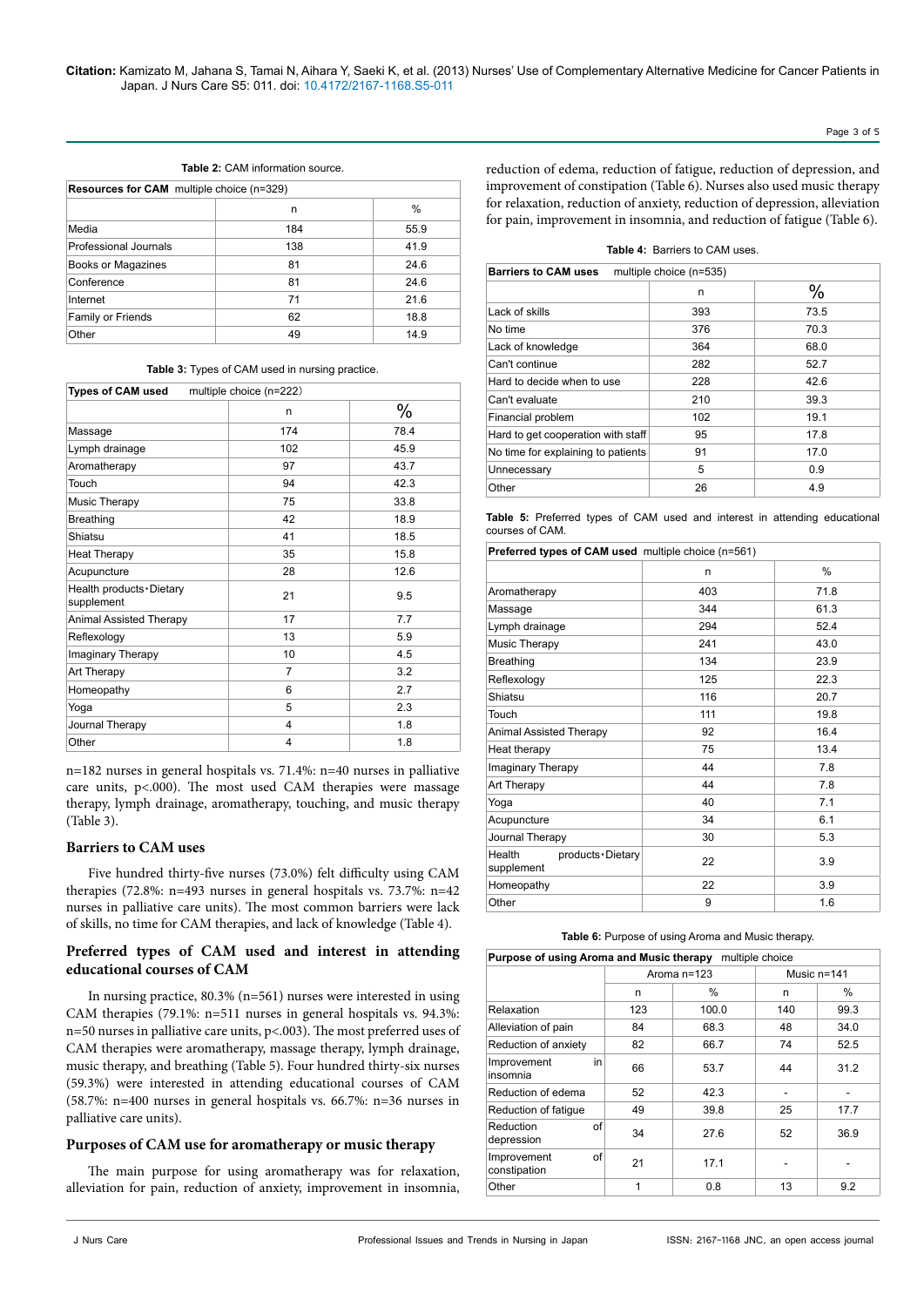| <b>Table 1.</b> Types of alcially supplements being consulted.       |      |  |  |
|----------------------------------------------------------------------|------|--|--|
| Types of dietary supplements being consulted multiple choice (n=432) |      |  |  |
| n                                                                    | %    |  |  |
| 293                                                                  | 67.8 |  |  |
| 160                                                                  | 37.0 |  |  |
| 142                                                                  | 32.9 |  |  |
| 129                                                                  | 29.9 |  |  |
| 99                                                                   | 22.9 |  |  |
| 94                                                                   | 21.8 |  |  |
| 88                                                                   | 20.4 |  |  |
| 85                                                                   | 19.7 |  |  |
| 59                                                                   | 13.7 |  |  |
| 46                                                                   | 10.6 |  |  |
| 44                                                                   | 10.2 |  |  |
| 41                                                                   | 9.5  |  |  |
| 34                                                                   | 7.9  |  |  |
| 32                                                                   | 7.4  |  |  |
| 9                                                                    | 2.1  |  |  |
| 48                                                                   | 11.1 |  |  |
|                                                                      |      |  |  |

**Table 7:** Types of dietary supplements being consulted.

**Table 8:** Types of responses that patients asked about dietary supplements.

| Types of responses that patients asked<br>about dietary supplements multiple choice (n=432) |     |      |  |
|---------------------------------------------------------------------------------------------|-----|------|--|
|                                                                                             | n   | %    |  |
| Consulted with primary doctor                                                               | 382 | 88.4 |  |
| Giving advice with limited knowledge                                                        | 144 | 33.3 |  |
| No advice                                                                                   | 23  | 5.3  |  |
| Giving advise after referred book                                                           | 13  | 3.0  |  |
| Other                                                                                       | 21  | 4.9  |  |

# **Experience of having a consultation from patients regarding dietary supplement and knowledge of the guidelines**

Nurses' experiences of consultation from patients regarding dietary supplement was 56.4%: n=432 (54.4%: n=386 nurses in general hospitals vs. 82.1%: n=46 nurses in palliative care units, p< .000). Most of the consultations were about agarics, propolis, vitamin, royal jelly, and fucoidan (Table 7). When nurses consulted with patients, they were referred to a doctor for consultation (Table 8). Nurses' knowledge of Japanese CAM guidelines was 8.7%: n=66 (7.5%: n=53 nurses in general hospitals vs. 23.2%: n=13 nurses in palliative care units, p<.000) and nurses' knowledge of supplements 'prohibition during cancer treatment was 29%: n=223(28.8%: n=205 nurses in general hospitals vs. 32.7%: n=18 nurses in palliative care units).

# **Discussion**

In this study, overall 29.4% of oncology nurses had experienced using CAM for cancer patients. Oncology nurses' CAM uses for patients in general hospitals (26%) were low rate compared to palliative care units (68.4%). Several CAM surveys in palliative care settings in Japan or other countries reported that about 60-90% of nurses provided CAM in practice [6,10-12]. Those previous studies and our results indicate that oncology nurses in palliative care unites might have enough time or skills and knowledge for patients providing CAM therapy compare to oncology nurses in general hospitals. However, most cancer patients in Japan were in general hospitals without palliative care unit, including cancer hospitals or centers [8]. Therefore, Japan needs to consider providing CAM not only for patients in palliative care units but also for patients in general wards or hospitals. In our study, general hospitals included acute or terminal cancer patients. If nurses provide CAM

therapy in this busy clinical settings, CAM therapy needs to be easy and simple to use. Hessig et al. [13] found that lack of time was the main deterrent impeding use of complementary therapies in their practice. They developed a one-day CAM educational program for nurses with selecting CAM for quite easily throughout the day in to the nursing care. Results of their research, a one day CAM educational intervention was successful in enhancing nurses' knowledge. Developing CAM educational programs for nurses will be the next step in research with simple and easy-to-use CAM therapies in nursing practices in Japan. We also need to develop CAM delivery systems that require less effort on the part of the busy staff nurse such as general ward. CAM guidelines show evidence of alleviation of distress symptoms such as pain, fatigue, anxiety and depression with cancer patients [14-16]. Also, NCCN guidelines recommend pharmacologic treatments with nonpharmacologic approaches such as CAM therapies [9]. Nurses need to have this knowledge and skill to alleviate distress symptoms among cancer patients. Though this study embodies a relatively small number of nurses from Japan, the results indicate that aromatherapy and music therapy did indeed provide symptom relief to cancer patients. Therefore, we propose that nurses should learn CAM skills in order to contribute to the improvement of the quality of life of cancer patients.

The most common therapies implemented in nursing practice were massage therapy, following lymph drainage, aromatherapy, touch, and music therapy. These findings, except for lymph drainage, were similar to the findings of other studies in the United States, Canada, Australia, and Taiwan [11,17-19] . Nitta et al. [6] reported that 95% of nurses provided massage therapy as a daily nursing care in palliative care settings [20]. These nurses also derived lymph drainage with special certificates. Providing safe CAM therapies is a very important nursing practice. This survey mentioned that lack of skills and time were barriers for using CAM. These barriers were common in several papers [12,18,20,21]. Even though barriers existed, most nurses in our study and previous studies [6,22,23] were interested in learning and using CAM. In another aspect of the research, some nurses just wanted to learn more about CAM for communicating confidently with patients for providing accurate information [24]. There are many things that cancer patients do not tell doctors or nurses, therefore it is often difficult to discern whether or not CAM is being performed in an appropriate manner. An assessment on the safety of CAM treatments is certainly necessary, and this requires forming a relationship of mutual trust between doctors, and patients and their families. According to a national survey in Japan, more than half of the cancer patients were taking some supplemental product and spending, on average, US\$500 a month [1]. Cancer patients were seeking information about supplements from nurses, however, most nurses had difficulty responding to cancer patients' questions about supplements because of lack of knowledge. Nurses need to have knowledge on supplements including the interaction of antioxidants during cancer treatments. However, nurses' knowledge of supplements' prohibition during cancer treatment was low rate (29%) in our research. Antioxidants may theoretically reduce the effectiveness of chemotherapy and radio-therapy by lowering oxidative damage [25].

According to previous study [25] show that healthcare providers in many countries do not have sufficient knowledge about this issue. Oncology nurses should increase their knowledge about CAM therapies to decrease possible negative and detrimental effects of CAM use. In Yasemin's research, 10 % of patients reported nausea, vomiting, or allergic reactions as adverse effects, however the researcher mentioned that this might be an underestimation [25]. Majority patients did not inform many unwanted effects of CAM therapies [26]. Oncology nurses should be aware that most supplements' adverse effects during cancer